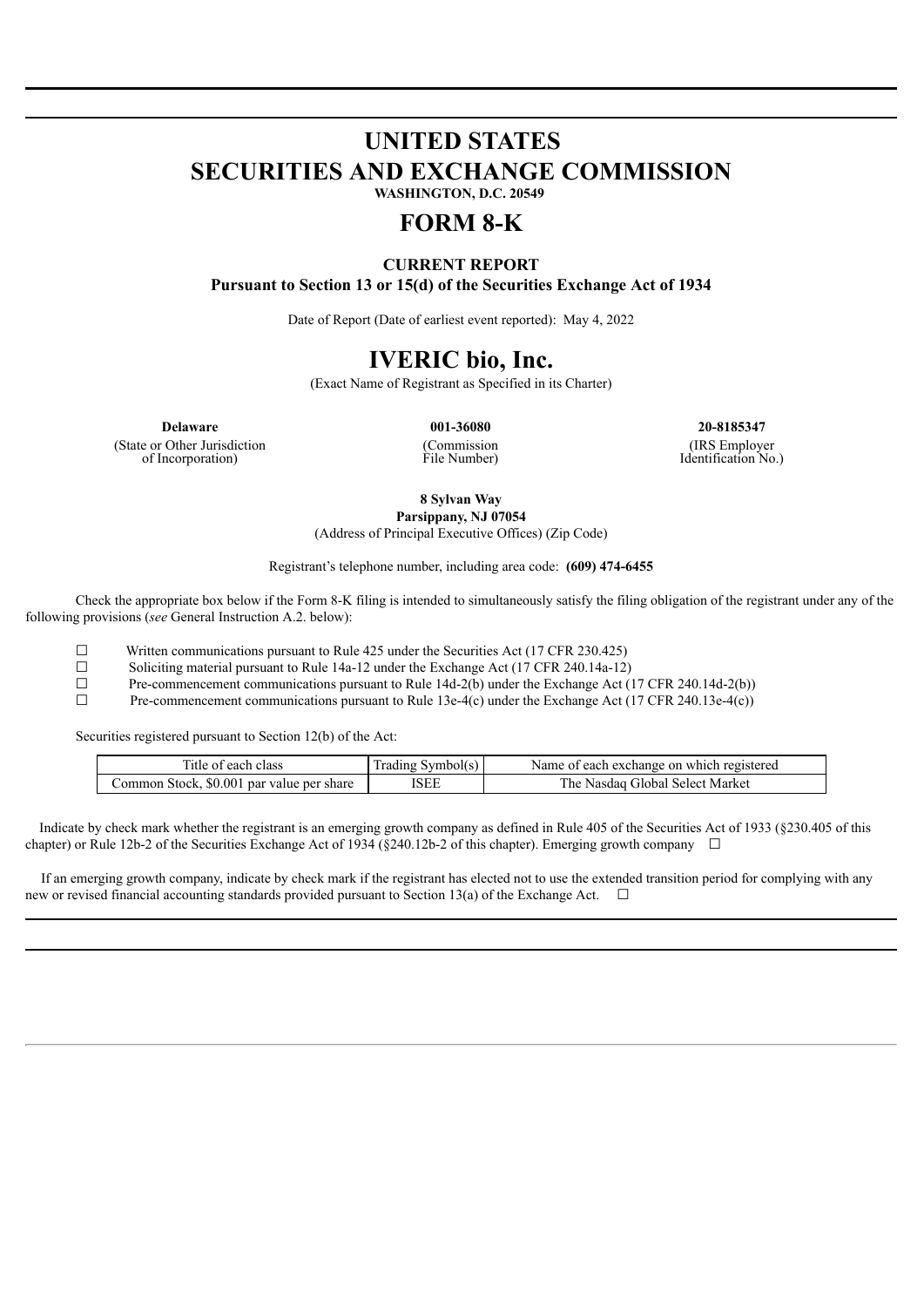# **Item 2.02. Results of Operations and Financial Condition.**

On May 4, 2022, IVERIC bio, Inc. (the "Company") announced its financial results and results of operations for the three months ended March 31, 2022. The full text of the press release issued in connection with the announcement is furnished as Exhibit 99.1 to this Current Report on Form 8-K.

The information in Items 2.02 and 9.01 of this Form 8-K (including Exhibit 99.1) shall not be deemed "filed" for purposes of Section 18 of the Securities Exchange Act of 1934, as amended (the "Exchange Act"), or otherwise subject to the liabilities of that section, nor shall it be deemed incorporated by reference in any filing under the Securities Act of 1933, as amended, or the Exchange Act, except as expressly set forth by specific reference in such a filing.

# **Item 9.01. Financial Statements and Exhibits.**

(d) Exhibits:

The following exhibit relating to Item 2.02 shall be deemed to be furnished, and not filed:

99.1 Press [Release](#page-3-0) dated May 4, 2022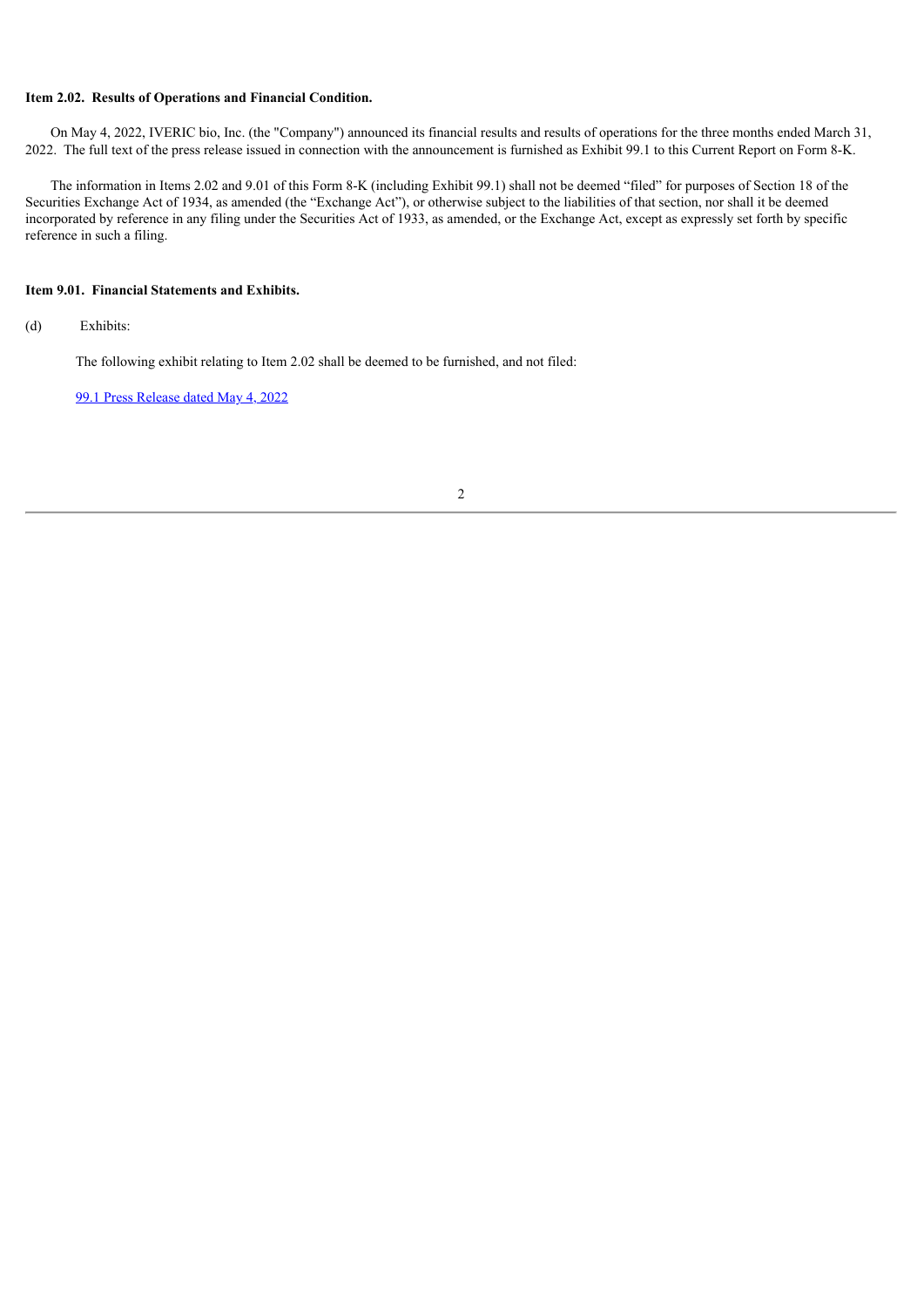# **SIGNATURES**

Pursuant to the requirements of the Securities Exchange Act of 1934, the registrant has duly caused this report to be signed on its behalf by the undersigned hereunto duly authorized.

IVERIC bio, Inc.

Date: May 4, 2022 By: /s/ David F. Carroll

David F. Carroll Senior Vice President, Chief Financial Officer and Treasurer

3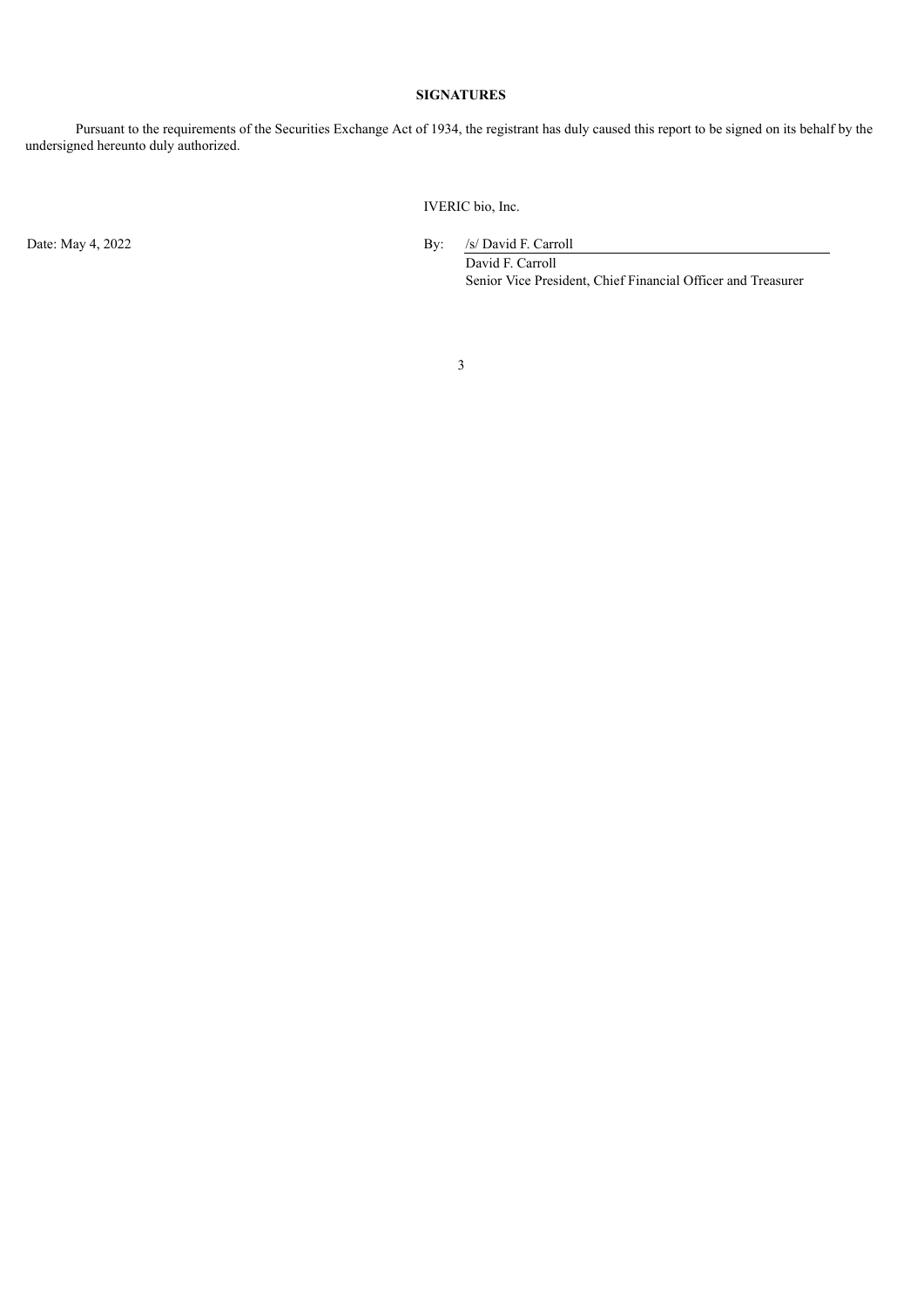

# <span id="page-3-0"></span>**Iveric Bio Reports First Quarter 2022 Operational Highlights and Financial Results**

– *Zimura® GATHER2 Topline Data Expected in the Third Quarter of this Year-*

– *GATHER2 Trial Completion at 94% for Year One; Patient Retention Continues to Exceed Expectations with a Target 12- Month Injection Fidelity Rate of Greater than 90% –*

– *U.S. Patent Covering Methods of Treating GA with Zimura Granted by USPTO –*

*– Conference Call and Webcast Today, May 4, 2022, at 8:00 a.m. ET –*

**PARSIPPANY, NJ, May 4, 2022** – IVERIC bio, Inc. (Nasdaq: ISEE) today announced financial and operating results for the first quarter ended March 31, 2022 and provided a general business update.

"During the first quarter, we continued the momentum of 2021 for GATHER2, our second Phase 3 clinical trial for Zimura® (avacincaptad pegol), a novel complement inhibitor, for the treatment of geographic atrophy (GA)," stated Glenn P. Sblendorio, Chief Executive Officer of Iveric Bio. "We look forward to the exciting opportunities that lie ahead in 2022, including reporting topline data from GATHER2 and being closer to reaching our goal of providing patients and physicians with a treatment for GA for which there are currently no treatments options available."

- The Company expects topline GATHER2 data to be available in the third quarter of this year, approximately one year after the enrollment of the last patient plus the time needed for database lock and analysis. If the results from GATHER2 are positive, the Company plans to submit a new drug application (NDA) with the U.S. Food and Drug Administration (FDA) and a marketing authorization application (MAA) with the European Medicines Agency.
- Patient retention for the GATHER2 clinical trial, as measured by the injection fidelity rate, continues to exceed the Company's expectations. The Company is targeting an injection fidelity rate for GATHER2, as measured through month 12, of greater than 90%. Injection fidelity is calculated by dividing the total number of actual injections (drug and sham) for all patients by the total number of expected injections (drug and sham) based on the total number of patients enrolled in the trial. The Company considers injection fidelity to be the most important and stringent measure of patient retention because it reflects the timely administration of the drug or sham into the patient's eye.
- The Company is currently more than 94% complete with year one of the GATHER2 clinical trial, based on the number of scheduled patient visits.

"We are pleased with the strength of our current cash position and with the progress achieved during this first quarter," stated Pravin U. Dugel, MD, President of Iveric Bio. "As we get closer to reporting the GATHER2 topline data, we continue to prepare for a potential submission of an NDA in the U.S. for Zimura for the treatment of GA as efficiently as possible. We are well-positioned with an established medical affairs team in place, and we continue to build out our commercial infrastructure with a team that has extensive experience in launching drugs to treat retinal diseases with large market potential. Additionally, during this year we continue to provide additional exploratory analyses from GATHER1, our first pivotal clinical trial for Zimura in GA, which analyses we believe further support the consistency of the positive data previously reported for GATHER1 and inform future potential development opportunities for Zimura in other indications."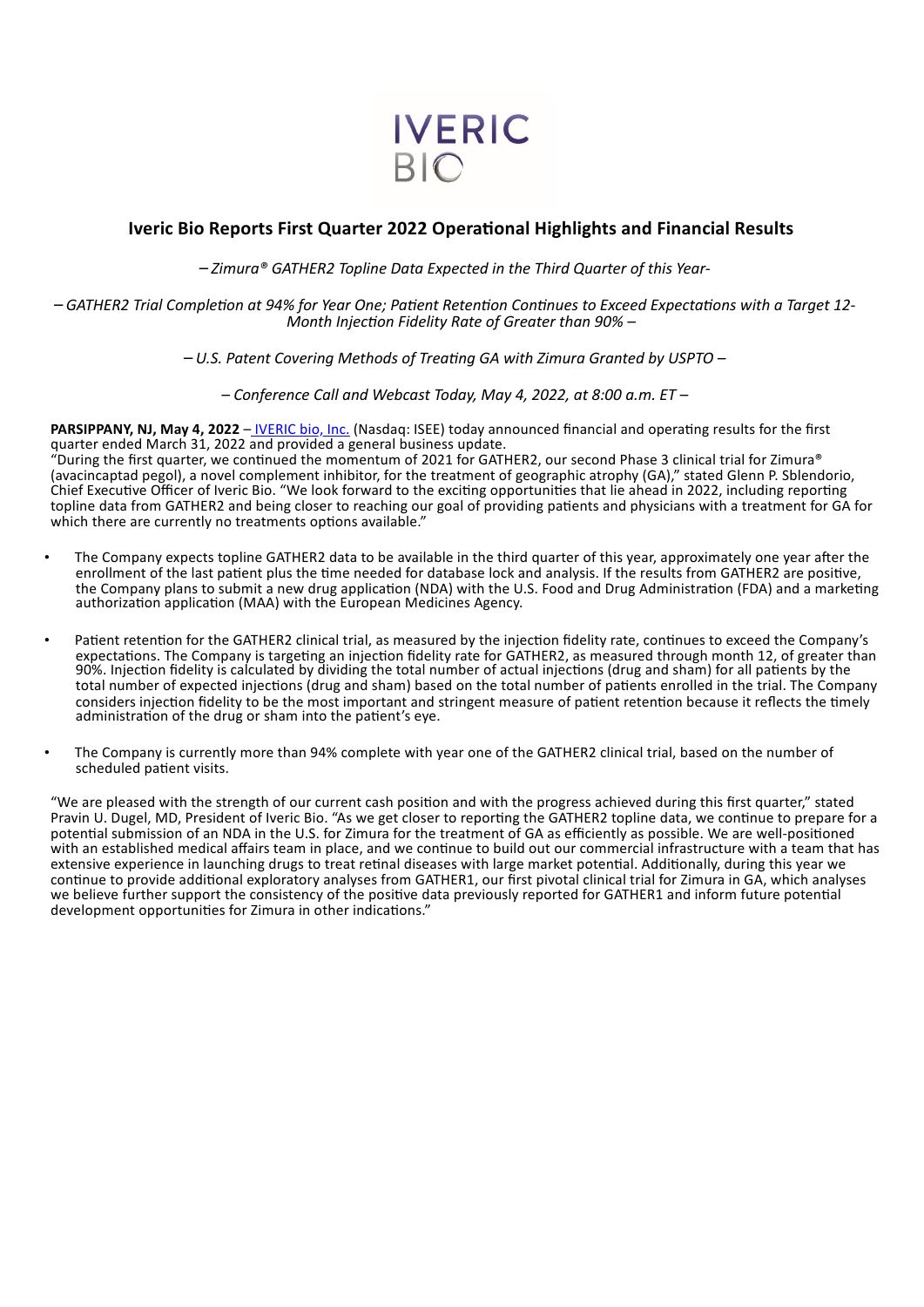# *Zimura® (avacincaptad pegol): Complement C5 Inhibitor*

- Today, the Company provided results from a post-hoc analysis of GATHER1 evaluating the reduction in GA lesion growth observed for patients receiving Zimura as compared to patients receiving sham in a subset of patients based on the distance of a patient's GA lesion to the foveal center at baseline. See the press release issued earlier today. The Company believes the results of this post-hoc analysis are consistent with the other results previously reported for GATHER1.
- In March 2022, the U.S. Patent and Trademark Office (USPTO) granted the Company a patent with claims covering methods of using Zimura for the treatment of GA. Subject to any patent term adjustments or extensions the Company may obtain, the issued patent is expected to expire in 2034.
- In April 2022, the Company provided results from a post-hoc analysis of the 8 cases of choroidal neovascularization (CNV) reported for the Zimura 2 mg group (n=67 patients) in the GATHER1 trial. An independent and masked reading center reviewed the optical coherence tomography (OCT) images of those patients at the 12-month and 18-month timepoints and classified the cases as non-exudative macular neovascularization (MNV) (2 cases at 12 months and 18 months) and exudative MNV (4 cases at 12 months and 6 cases at 18 months). The reading center also found that among the 6 patients who developed exudative MNV at 18 months, 5 of those patients had a double layer sign at baseline. See the Company's Form 8-K filed on April 4, 2022, for full results from this analysis. Based on scientific literature and clinical understanding among the retinal community, the Company believes that the presence of a double-layer sign on OCT may be a useful biomarker to predict the future onset of cases of exudative MNV.
- In February 2022, results from a post-hoc analysis that evaluated various GA growth parameters to explore the rate of disease progression within various regions in the fovea among a subset of patients from GATHER1 were presented at the Angiogenesis, Exudation and Degeneration conference. Consistent with the overall results of GATHER1, in the post-hoc analysis a reduction in lesion growth in five standardized regions surrounding and including the central foveal area was observed for patients receiving Zimura 2 mg as compared to patients receiving sham over a period of 18 months. The Company believes preserving the central fovea region may be associated with clinical outcomes important to GA patients.
- The Company plans to initiate a clinical trial studying Zimura in patients with intermediate AMD in the fourth quarter of 2022, following planned interactions with the FDA and other regulatory authorities. The Company's development strategy in this indication is subject to regulatory feedback.
- Patient enrollment in STAR, the Company's Phase 2b screening clinical trial of Zimura for the treatment of autosomal recessive Stargardt disease (STGD1), is ongoing. The results of this clinical trial are expected after the topline results of GATHER2.

## *IC-500: HtrA1 (high temperature requirement A serine peptidase 1 protein) Inhibitor*

• The Company is planning for IND-enabling toxicology studies for IC-500. The Company expects to submit an investigational new drug application (IND) to the FDA for IC-500 during mid-2023.

#### *Gene Therapy Programs in Orphan Inherited Retinal Diseases (IRDs)*

- As the Company focuses its efforts and resources on the development and potential commercialization of Zimura, the Company is exploring potential collaborations for the future development and potential commercialization of IC-100, the Company's product candidate for Rhodopsin-Mediated Autosomal Dominant Retinitis Pigmentosa (RHO-adRP) and IC-200, the Company's product candidate for BEST1-Related IRDs.
- The Company is continuing its minigene programs for Leber's Congenital Amaurosis type 10 (CEP290), autosomal recessive Stargardt Disease (ABCA4) and Usher's syndrome (USH2A).

#### **Corporate Updates**

The Company expanded its Board of Directors by adding Christine Ann Miller, a pharmaceutical veteran, to the Company's board of directors in January 2022.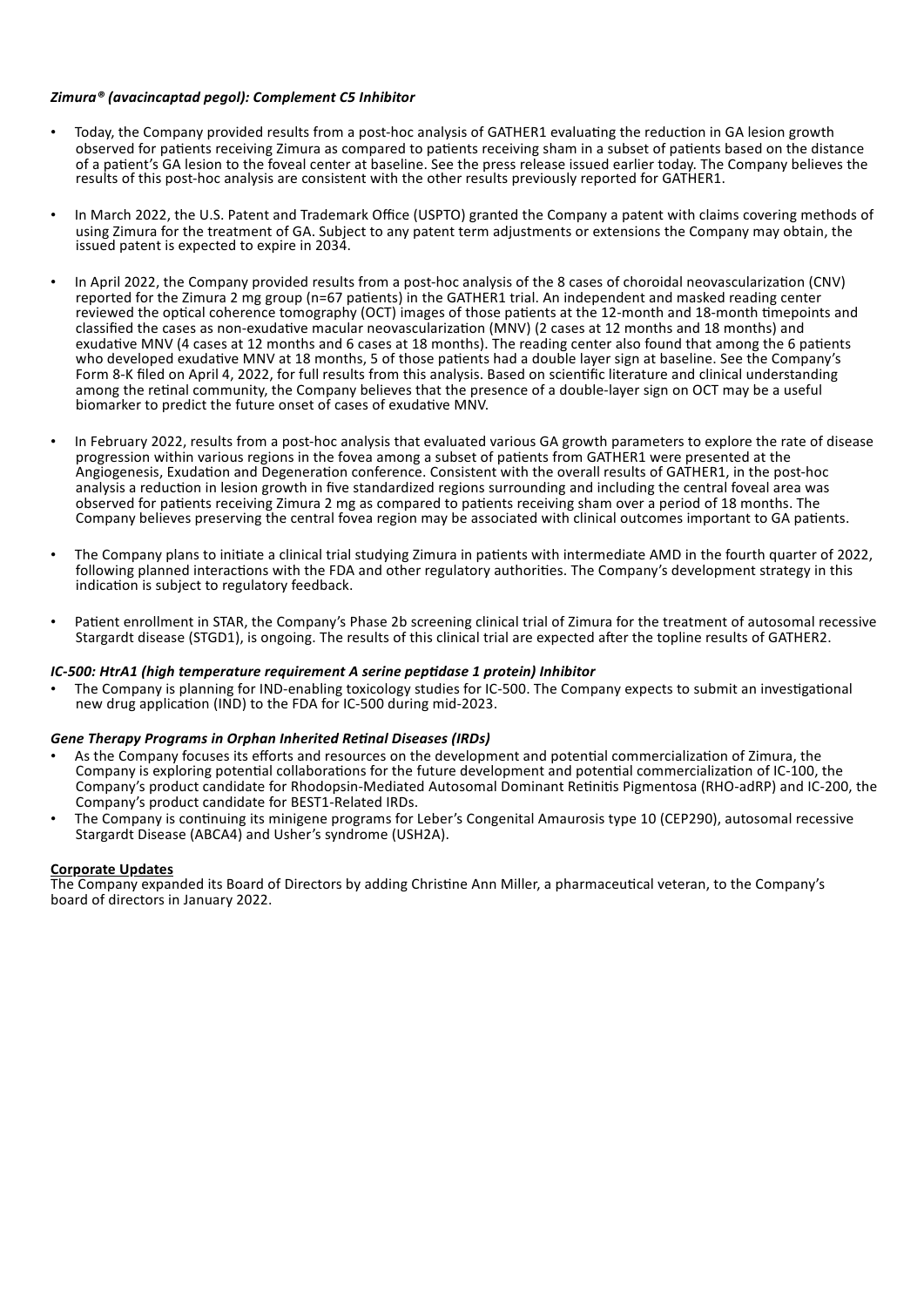## **First Quarter 2022 Financial Update and 2022 Cash Guidance**

- As of March 31, 2022, the Company had approximately \$345.7 million in cash, cash equivalents and available-for-sale securities.
- The Company estimates its year-end 2022 cash, cash equivalents and available-for-sale securities to range between \$215 and \$225 million. The Company also estimates that its cash, cash equivalents and available-for-sale securities will be sufficient to fund its planned capital expenditure requirements and operating expenses through at least mid-2024. These estimates are based on the Company's current business plan, including the continuation of its ongoing clinical development programs for Zimura in GA and STGD1 and the initiation of an intermediate AMD clinical trial, preparation and potential filing of an NDA and MAA for Zimura in GA, continuing preparations for potential commercial launch of Zimura in GA, investing in sustained release delivery technologies for Zimura, and the advancement of its IC-500 development program. Excluded from these estimates are any potential approval or sales milestones payable to Archemix Corp. or any potential expenses for actual commercial launch of Zimura, such as associated sales force expenses, any additional expenditures related to potentially studying Zimura in indications outside of GA, STGD1 and intermediate AMD, or resulting from the potential in-licensing or acquisition of additional product candidates or technologies, or any associated development the Company may pursue.

# **2022 Q1 Financial Highlights**

- **R&D Expenses**: Research and development expenses were \$22.6 million for the quarter ended March 31, 2022, compared to \$18.5 million for the same period in 2021. Research and development expenses increased primarily due to the continued progress and patient recruitment activities of our GATHER2 clinical trial, increased manufacturing activities for Zimura, and increases in personnel costs, including share-based compensation associated with additional research and development staffing.
- **G&A Expenses**: General and administrative expenses were \$12.1 million for the quarter ended March 31, 2022, compared to \$8.3 million for the same period in 2021. General and administrative expenses increased primarily due increases in personnel costs, including share-based compensation associated with preparations for potential commercial launch of Zimura in GA.
- **Net Loss**: The Company reported a net loss for the quarter ended March 31, 2022 of \$34.5 million, or (\$0.29) per diluted share, compared to a net loss of \$26.8 million, or \$(0.29) per diluted share, for the same period in 2021.

## Conference Call/Web Cast Information

Iveric Bio will host a conference call/webcast to discuss the Company's financial and operating results and provide a business update. The call is scheduled for May 4, 2022, at 8:00 a.m. Eastern Time. To participate in this conference call, dial 1-888-317-6003 (USA) or 1-412-317-6061 (International), passcode 1313914. A live, listen-only audio webcast of the conference call can be accessed on the Investors section of the Iveric Bio website at www.ivericbio.com. A replay will be available approximately two hours following the live call for two weeks. The replay number is 1-877-344-7529 (USA Toll Free), passcode 9999784.

## **About Iveric Bio**

Iveric Bio is a science-driven biopharmaceutical company focused on the discovery and development of novel treatments for retinal diseases with significant unmet medical needs. The Company is committed to having a positive impact on patients' lives by delivering high-quality, safe and effective treatments designed to address debilitating retinal diseases including earlier stages of age-related macular degeneration.

## *Forward-looking Statements*

*Any statements in this press release about the Company's future expectations, plans and prospects constitute forward-looking statements for purposes of the safe harbor provisions under the Private Securities Litigation Reform Act of 1995. Forward-looking statements include any statements about the Company's strategy, future operations and future expectations and plans and prospects for the Company, and any other statements containing the words "anticipate," "believe," "estimate," "expect," "intend", "goal," "may", "might," "plan," "predict," "project," "seek," "target," "potential," "will," "would," "could," "should," "continue," and similar expressions. In this press release, the Company's forward looking statements include statements about its expectations regarding the availability of topline data from and patient retention in its second Phase 3 trial (GATHER2) of Zimura in geographic atrophy secondary to AMD, its ability to use its completed clinical trial of Zimura for*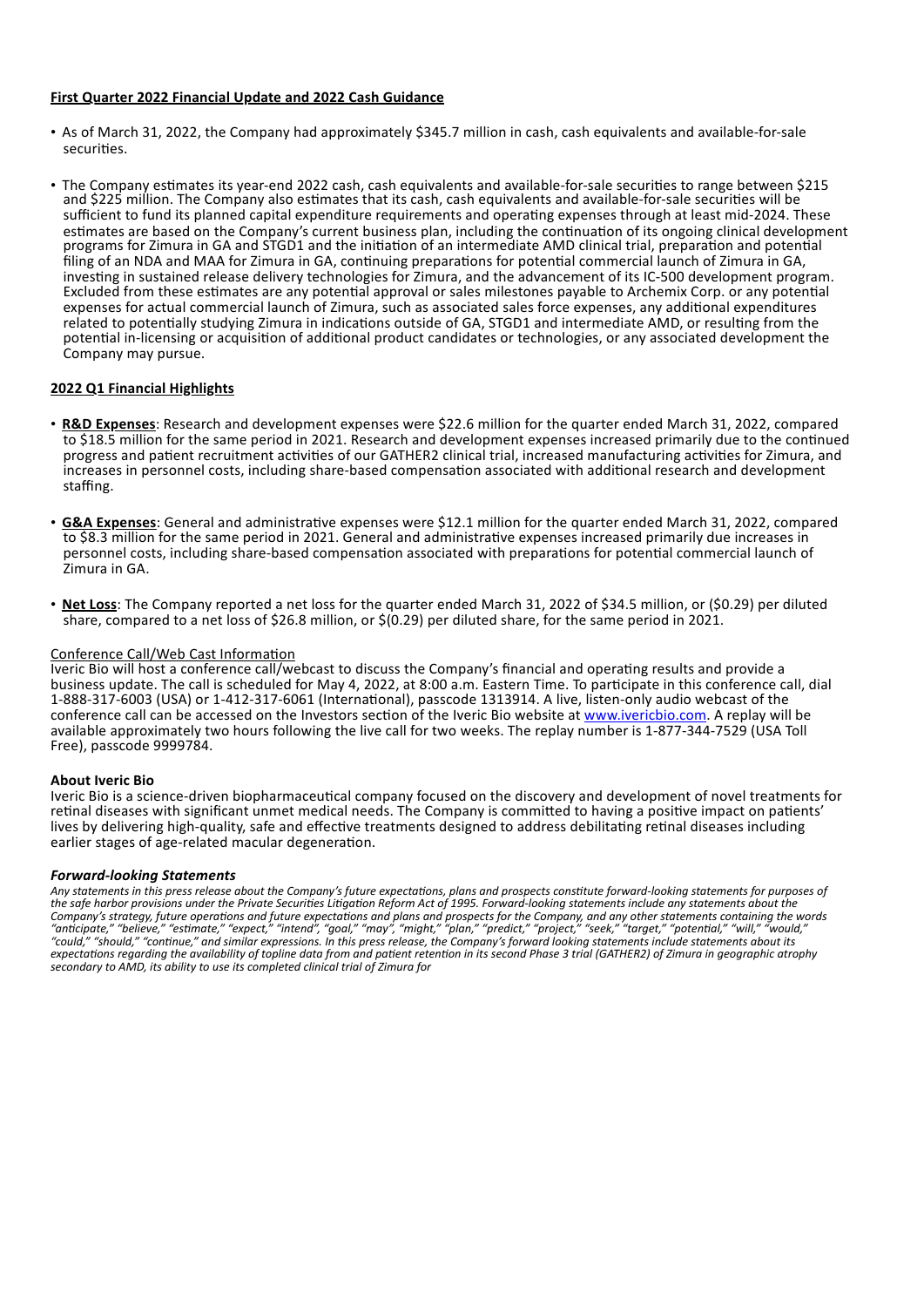*the treatment of geographic atrophy secondary to AMD (GATHER1) as a Phase 3 trial for purposes of seeking regulatory approval, its development and regulatory strategy for Zimura and its other product candidates, including its plans to submit a new drug application to the U.S. Food and Drug Administration and a marketing authorization application to the European Medicines Agency for Zimura if the results from GATHER2 are positive, and its plans for initiating a clinical trial studying Zimura in patients with intermediate AMD, the timing, progress and results of clinical trials and other research and development activities and regulatory submissions, including the submission of an investigational new drug application for IC-500, the potential utility of its product candidates, the Company's hypotheses regarding the role of complement inhibition in potentially treating AMD, the clinical meaningfulness of clinical trial results and data, including the retrospective analyses that the Company performed on data from GATHER1, the prosecution and utility of patents and other intellectual property rights, the implementation of its business and hiring plan, its projected use of cash, cash equivalents and marketable securities and the sufficiency of its cash resources, and statements regarding the Company's business development strategy and its personnel and human capital resources. Such forward-looking statements involve substantial risks and uncertainties that could cause the Company's development programs, future results, performance, or achievements to differ significantly from those expressed or implied by the forward-looking statements. Such risks and uncertainties include, among others, those related to the progression and duration of the COVID-19 pandemic and other macroeconomic events and responsive measures thereto and related effects on the Company's research and development programs, operations and financial position, expectations for regulatory matters, the initiation, progress and success of research and development programs and clinical trials, including enrollment and retention in clinical trials, availability of data from these programs, reliance on clinical trial sites, contract development and manufacturing organizations and other third parties, establishment of manufacturing capabilities, developments from the Company's competitors, the scientific and medical community and the marketplace for the Company's products, human capital matters, need for additional financing and negotiation and consummation of business development transactions and other factors discussed in the "Risk Factors" section contained in the quarterly and annual reports that the Company files with the Securities and Exchange Commission. Any forward-looking statements represent the Company's views only as of the date of this press release. The Company anticipates that subsequent events and developments may cause its views to change. While the Company may elect to update these forward-looking statements at some point in the future, the Company specifically disclaims any obligation to do so except as required by law.*

## **ISEE-G**

**Investor Contact:** Kathy Galante Senior Vice President, Investor Relations kathy.galante@ivericbio.com

or

**Media Contact:** Jeannie Neufeld Senior Director, Public Relations & Communications jeannie.neufeld@ivericbio.com